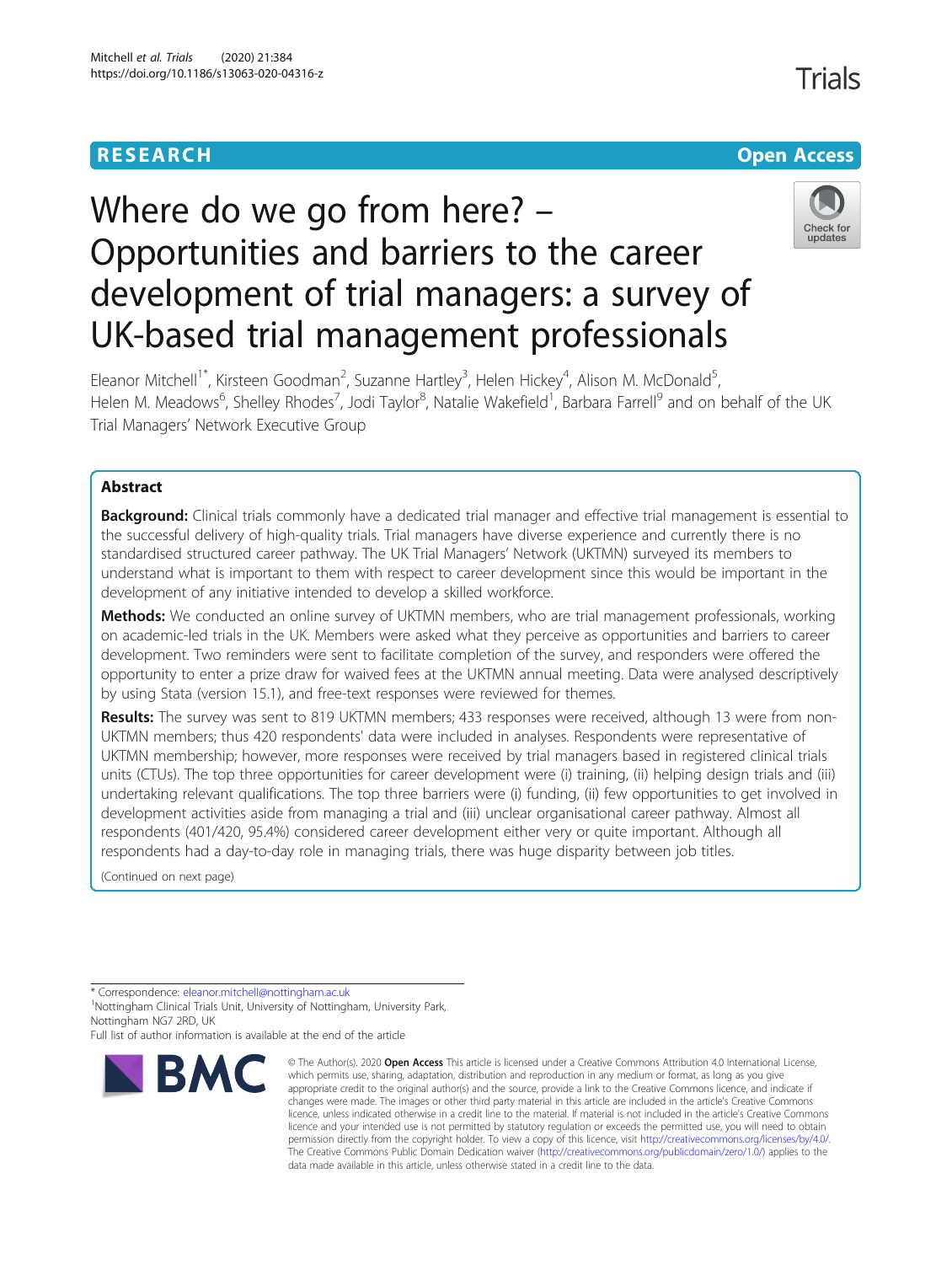#### (Continued from previous page)

**Conclusion:** Career development is important to trial managers yet there is a lack of a structured pathway. The enablers and disablers to career development for trial managers should be clearly considered by the clinical trial community and, in particular, employers, sponsors and funders in order to develop a highly skilled workforce of trial managers, who are key to the delivery of trials.

Keywords: Clinical trial, Trial management, Trial manager, Career development, Survey, UKTMN, Project management

#### Background

Clinical trials are considered the gold standard for testing health-care interventions in patients. Not only do clinical trials need to be led by a chief investigator, but these complex projects require expert project management and it is commonplace for trials to appoint a dedicated person to manage the trial. Effective trial management has been shown to be essential to the successful delivery of high-quality trials [[1\]](#page-11-0), and the Strategies for Trial Enrolment and Participation Study (STEPS), which investigated strategies to improve recruitment into randomised trials, showed that the appointment of a dedicated trial manager was one factor in trials that recruited more successfully [[2\]](#page-11-0). Indeed, UK major public funding bodies such as the National Institute for Health Research (NIHR) recommend the appointment of a dedicated trial manager and send a general trial manager job description at the time of project activation. Treweek and Littleford acknowledged that once clinical trial funding was awarded, the most important members of the team are "not the professors and investigators but the trial managers" who are key to delivering the goal [\[3](#page-11-0)], and Beaumont et al. recently wrote that having an "expert" trial manager, who can overcome operational challenges, is often the difference between success and failure of a clinical trial [[4\]](#page-11-0). Over 20 years ago, one of the UK's largest funders of clinical trials at the time, the Medical Research Council (MRC), commissioned the development of the Trial Managers' Network in response to the failure of academic-led trials to deliver on time and budget and a lack of training identified for staff who were responsible for managing clinical trials. The network, now known as the UK Trial Managers' Network (UKTMN), aims to facilitate the development and support of trial managers across the UK [[5\]](#page-11-0) and has long argued that there is a lack of recognition of the role of trial manager, particularly at an organisational level, and an absence of a structured career pathway. Trial managers come from a diverse range of backgrounds with no recognised career pathway and so usually learn "on the job" [\[1](#page-11-0)], which the authors acknowledge is an important part of career development though also recognise that this could be enhanced by technical and theoretical knowledge to underpin it. Recently,

several publications have acknowledged a lack of career development pathways for trial managers [\[4](#page-11-0), [6,](#page-12-0) [7\]](#page-12-0), and Beaumont et al. recognised that whilst some progress has been made in the development of academic career pathways in some universities, not all trial managers may wish to pursue this and therefore alternative pathways should be considered. From our own experience across several organisations and discussions with UKTMN members, we find that where pathways do exist, there is disparity across organisations.

The UKTMN Executive Group, responsible for the strategic direction of the network, surveyed its membership (over 800 members) to understand what is important to them with respect to their own career development since this would be important for any initiative aimed at improving the development and retention of a skilled workforce. For the purpose of this article, a trial management professional is someone who has day-to-day responsibility for the management of operational aspects of an academic-led clinical trial or other high-quality clinical study, although the authors acknowledge that there is significant disparity between job titles across the UK. For example, a trial coordinator in one organisation could have overall responsibility for a clinical trial whereas in other organisations the role associated with this job title is a supportive one. UKTMN members are based in a variety of organisations, including universities, clinical trials units (CTUs) and National Health Service (NHS) trusts.

#### Methods

We conducted an open survey of UKTMN members. Survey questions included a mixture of quantitative and free-text responses (Additional file [1\)](#page-11-0). The survey was built using Jisc Online Surveys<sup>®</sup>, and prior to circulation a draft version of the survey was user-tested by six trial managers, all from a trial management background, in departments where authors were based. A link was circulated to all members in June 2019 and open for 20 calendar days, and two reminders were circulated during this time. Survey questions and response categories were agreed by the authors. Adaptive questioning was used when required to increase the simplicity of completion, and participants were able to review and edit their responses prior to final submission. Completion of the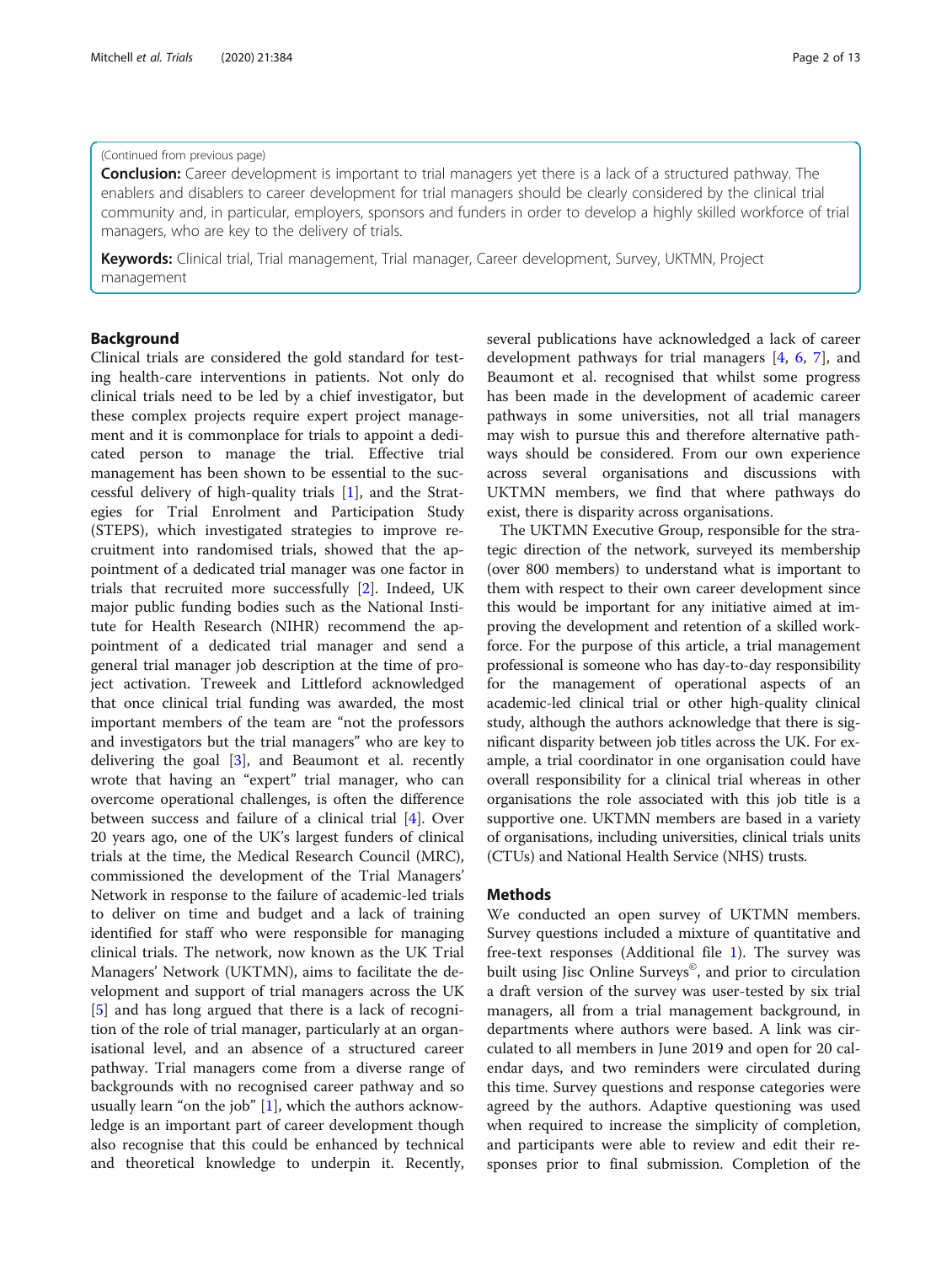survey was voluntary, and consent was assumed by completion of the survey.

To encourage completion of the survey, all participants were given the option of providing their email address and being entered into a prize draw to have their delegate fees waived at the UKTMN annual meeting held later in 2019. Participants' contact details were not linked to other survey data when analysed and were stored in the password-protected online survey. For questions relating to career development opportunities that are considered important, participants were asked to rate each opportunity from 0 to 10 (0 being not important, 10 being the most important). These data are presented as mean (standard deviation [SD]) scores. From a pre-populated list defined by the authors, participants were also asked to state which issues they perceived as barriers to career development. For both opportunities and barriers to career development, analyses were undertaken for all responses and associations that were felt to potentially influence opinion: length of time in a trial management role, salary scale (used as a proxy for level of experience given the known disparity between job titles across organisations), whether participants had previously been promoted, whether they were currently based in a UK Clinical Research Collaboration (UKCRC)-registered CTU and, for those employed within an academic setting, whether they were employed on a professional/managerial or research contract. Descriptive analyses were undertaken by using Stata (version 15.1), and free-text responses were reviewed for themes by using NVivo (version 12.1).

#### Results

The survey was sent to 819 UKTMN members and 433 responses were received. Thirteen responses were received by non-members of UKTMN and this was possibly due to the fact that the survey link was forwarded by members; their data were not included in analyses and thus data are presented on 420 participants (Fig. 1).



Limited data are collected at the time of applying for UKTMN membership; however, some comparisons between characteristics of UKTMN members and those of survey respondents could be made: characteristics of survey respondents reflect that of the overall UKTMN membership for geographical spread across the UK and job titles, although there were slightly more responses from respondents who identified as a senior trial manager (93/420, 22.1%) compared with UKTMN membership (109/819, 13.3%) (Table [1\)](#page-3-0).

There were also a higher number of responses from staff based in registered CTUs (317/420, 75.5%) compared with UKTMN membership (464/819, 56.7%); 356/ 420 (84.8%) of responders were based in universities, the remaining were based mainly in the NHS, and almost all respondents were on a non-academic pay scale. Surprisingly, of individuals based in an academic setting (i.e., university), only a quarter were on a research-type contract, and the majority were employed on a professional/ administrative/managerial contract. Just under a third of participants had worked in a trial management role for between 3 and 5 years, and a further 20% had 6–10 years' experience; 278/420 (66.2%) participants were funded via grant or research funding, 41/420 (9.8%) were corefunded and 77/420 (18.3%) were funded by a combination of the two. Almost all participants (396/420, 94.3%) were educated to at least undergraduate-degree level, 111/ 420 (26.4%) had a PhD and 138/420 (32.9%) had a masters or other postgraduate qualification; 176/420 (41.9%) participants referred to themselves as a trial manager, and the other participants had a wide range of job titles. Nearly one third (114/420) had a salary between £35,000 and £39, 999. Just over half of participants (224/420) answered yes to the question "Have you ever experienced a promotion/ progression to a more senior role". For the 196 participants who had never progressed, the main reason stated was "no career pathway in my organisation" (66/196, 33.7%), and 62/196 (31.6%) participants stated that they had "not been in the role long enough for promotion to be relevant". For the 66/196 respondents who had not progressed because there was no career pathway in their organisation, just under half (30/66, 45.5%) were based in a registered CTU. For participants who had progressed (224/420), 29% had done this via a promotional pathway in the organisation and the remaining 71% had done this via an application to a new or vacant position outside of the organisation; 401/420 (95.4%) considered career development either 'very' or 'quite' important.

#### **Opportunities**

From a list of 12 potential opportunities considered important to career development, participants were asked to rate each one between 0 and 10 (0 being not import-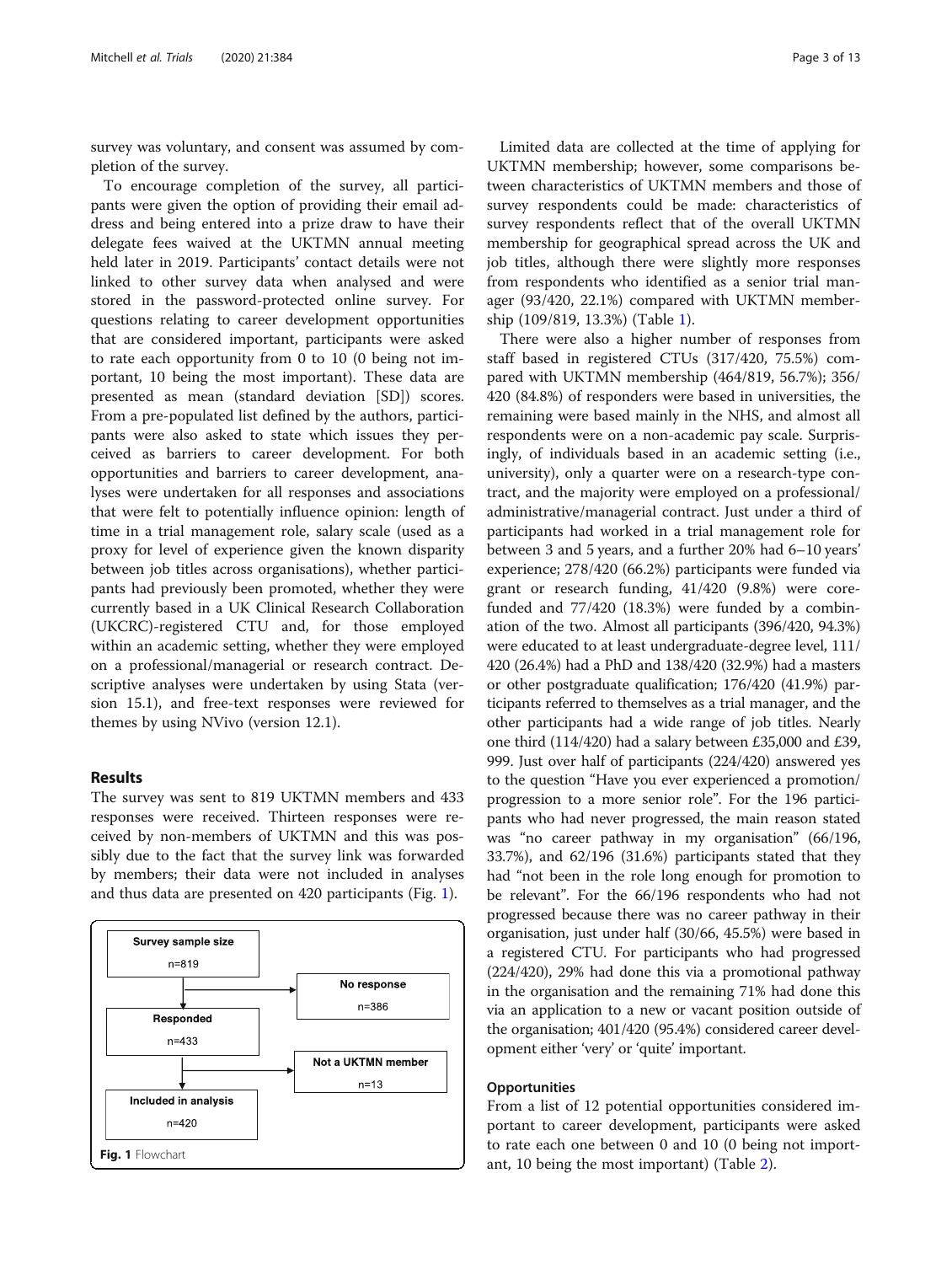<span id="page-3-0"></span>Table 1 Characteristics of survey respondents

| Characteristic                                          | $n = 420 (%)$ | Overall UKTMN<br>membership<br>$n = 819(%)$ |
|---------------------------------------------------------|---------------|---------------------------------------------|
| Gender                                                  |               |                                             |
| Female                                                  | 364 (86.7)    | Data unavailable                            |
| Male                                                    | 53 (12.6)     |                                             |
| Prefer not to say                                       | 3(0.7)        |                                             |
| Based in a UKCRC-registered CTU                         |               |                                             |
| Yes                                                     | 317 (75.5)    | 464 (56.7)                                  |
| No                                                      | 103 (24.5)    | 355 (43.3)                                  |
| <b>Location of CTU, <math>n = 317</math></b>            |               |                                             |
| London                                                  | 49 (15.5)     | 145 (17.7)                                  |
| West Midlands                                           | 44 (13.9)     | 87 (10.6)                                   |
| Scotland                                                | 38 (12)       | 86 (10.5)                                   |
| Oxfordshire                                             | 35 (11)       | 129 (15.8)                                  |
| Yorkshire and the Humber                                | 29 (9.2)      | 66 (8.1)                                    |
| North West                                              | 29 (9.2)      | 66 (8.1)                                    |
| South West                                              | 22 (6.9)      | 73 (8.9)                                    |
| East Midlands                                           | 17(5.4)       | 41 (5.0)                                    |
| South East                                              | 15(4.7)       | $34^a$ (4.2)                                |
| Wales                                                   | 14(4.4)       | 28 (3.4)                                    |
| East of England                                         | 14(4.4)       | 42 (5.1)                                    |
| South Central                                           | 7(2.2)        | $34^a$ (4.2)                                |
| Northern Ireland                                        | 3(1.0)        | 6(0.7)                                      |
| North East                                              | 1(0.3)        | 16(2.0)                                     |
| <b>Employment status</b>                                |               |                                             |
| Full-time                                               | 313 (74.7)    | Data unavailable                            |
| Part-time                                               | 106 (25.3)    |                                             |
| Missing                                                 | 1(0.2)        |                                             |
| Organisation type                                       |               |                                             |
| University                                              | 356 (84.8)    | 729 (89.0)                                  |
| <b>NHS</b>                                              | 60 (14.3)     | 86 (10.5)                                   |
| Charity/Not for profit                                  | 4(0.1)        | 4(0.5)                                      |
| NHS grade/pathway, $n = 60$                             |               |                                             |
| Administrative/clerical                                 | 35 (58.3)     | Data unavailable                            |
| Managerial                                              | 19 (31.7)     |                                             |
| Clinical                                                | 1(1.7)        |                                             |
| Nursing/Health-care professional                        | 4(6.7)        |                                             |
| Research                                                | 1(1.7)        |                                             |
| <b>Academic grade/pathway, <math>n = 356</math></b>     |               |                                             |
| Professional/Administrative/Managerial/Academic-related | 267 (75.1)    | Data unavailable                            |
| Research                                                | 67 (18.9)     |                                             |
| Not known                                               | 20(5.1)       |                                             |
| Academic/Academic-related (research)                    | 2(0.5)        |                                             |
| Length of time in a trial management role               |               |                                             |
| <1 year                                                 | 32 (7.6)      | Data unavailable                            |
|                                                         |               |                                             |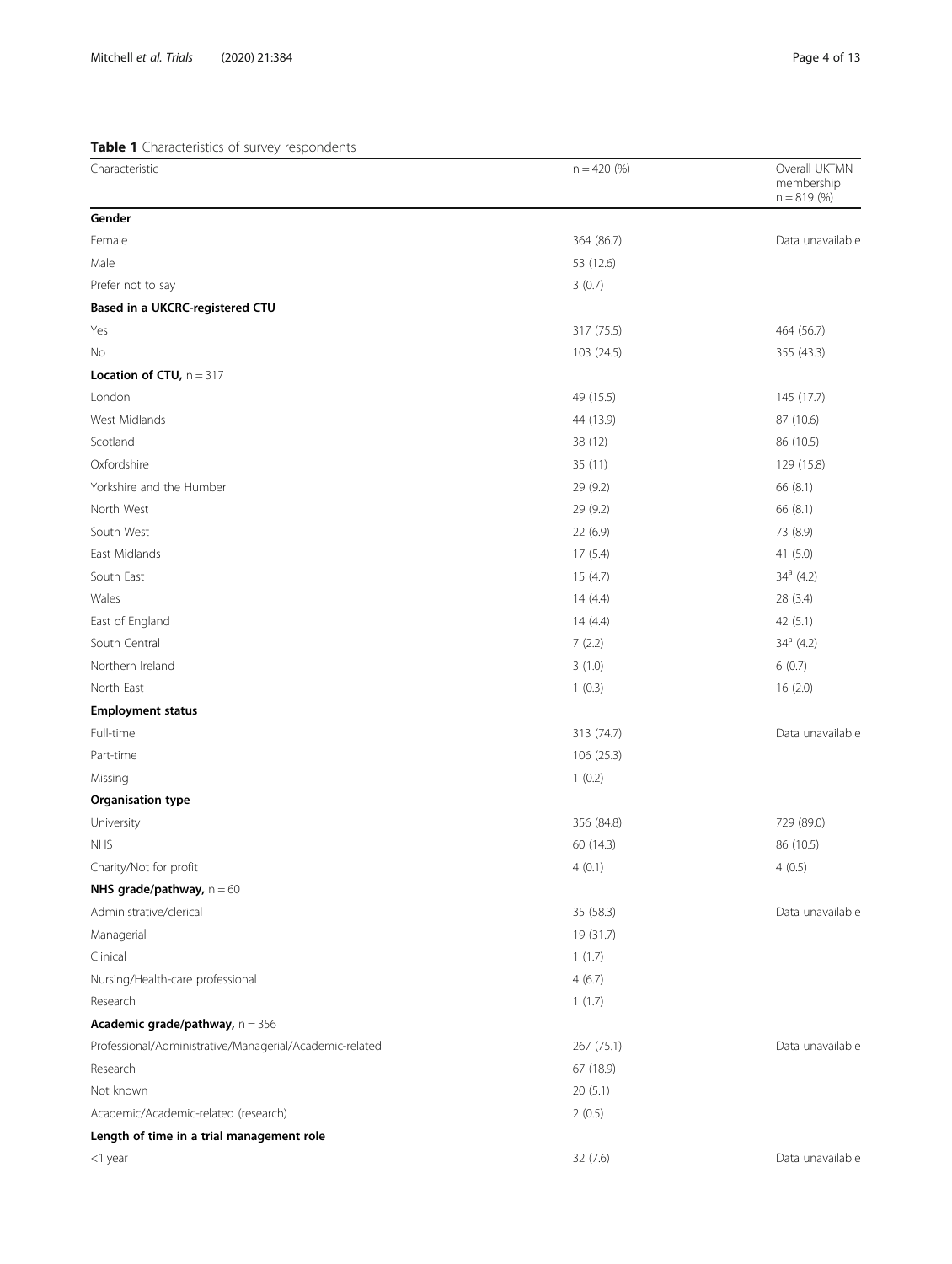#### Table 1 Characteristics of survey respondents (Continued)

| <b>Rable I</b> Characteristics of survey respondents (committed)<br>Characteristic | $n = 420 (%)$ | Overall UKTMN<br>membership<br>$n = 819(%)$ |
|------------------------------------------------------------------------------------|---------------|---------------------------------------------|
| $1-2$ years                                                                        | 66 (15.7)     |                                             |
| 3-5 years                                                                          | 126 (30)      |                                             |
| $6-10$ years                                                                       | 89 (21.2)     |                                             |
| >10 years                                                                          | 107 (25.5)    |                                             |
| Funding for current position                                                       |               |                                             |
| Grant/research funding                                                             | 278 (66.2)    | Data unavailable                            |
| Combination of core/grant funding                                                  | 77 (18.3)     |                                             |
| Core-funded                                                                        | 41 (9.8)      |                                             |
| Don't know                                                                         | 22(5.2)       |                                             |
| Institute-funding (based in a charity)                                             | 1(0.2)        |                                             |
| No salary - honorary research fellow                                               | 1(0.2)        |                                             |
| Highest educational qualification                                                  |               |                                             |
| PhD                                                                                | 111 (26.4)    | Data unavailable                            |
| Masters or other post-graduate qualification                                       | 138 (32.9)    |                                             |
| Undergraduate degree                                                               | 147 (35)      |                                             |
| A levels or equivalent                                                             | 16(3.8)       |                                             |
| General Certificates of Secondary Education (GCSEs) or equivalent                  | 6(1.4)        |                                             |
| Vocational qualifications                                                          | 1(0.2)        |                                             |
| None of the above                                                                  | 1(0.2)        |                                             |
| Current job title                                                                  |               |                                             |
| Trial manager                                                                      | 176 (41.9)    | 380 (46.4)                                  |
| Senior trial manager/team lead                                                     | 93 (22.1)     | 109 (13.3)                                  |
| Trial coordinator                                                                  | 77 (18.3)     | 174 (21.2)                                  |
| Trial administrator/assistant                                                      | 9(2.1)        | 22(2.7)                                     |
| Other                                                                              | 65 (15.5)     | 134 (16.4)                                  |
| Project manager                                                                    | 11            |                                             |
| Operations manager                                                                 | 11            |                                             |
| Research assistant/associate/fellow                                                | 11            |                                             |
| Assistant/associate trial manager                                                  | 6             |                                             |
| Senior trial coordinator                                                           | 6             |                                             |
| Senior research fellow/associate                                                   | 4             |                                             |
| Programme manager                                                                  | 3             |                                             |
| Data manager                                                                       | 3             |                                             |
| Head of trial management                                                           | 2             |                                             |
| Assistant professor of clinical trials                                             | 1             |                                             |
| Compliance manager                                                                 | 1             |                                             |
| Research facilitator                                                               | 1             |                                             |
| Senior research manager                                                            |               |                                             |
| Senior research midwife                                                            | 1             |                                             |
| Trial master file manager                                                          | 1             |                                             |
| Trial director                                                                     |               |                                             |
| Trial management director                                                          | $\mathcal{I}$ |                                             |
| Current salary range (full-time equivalent)                                        |               |                                             |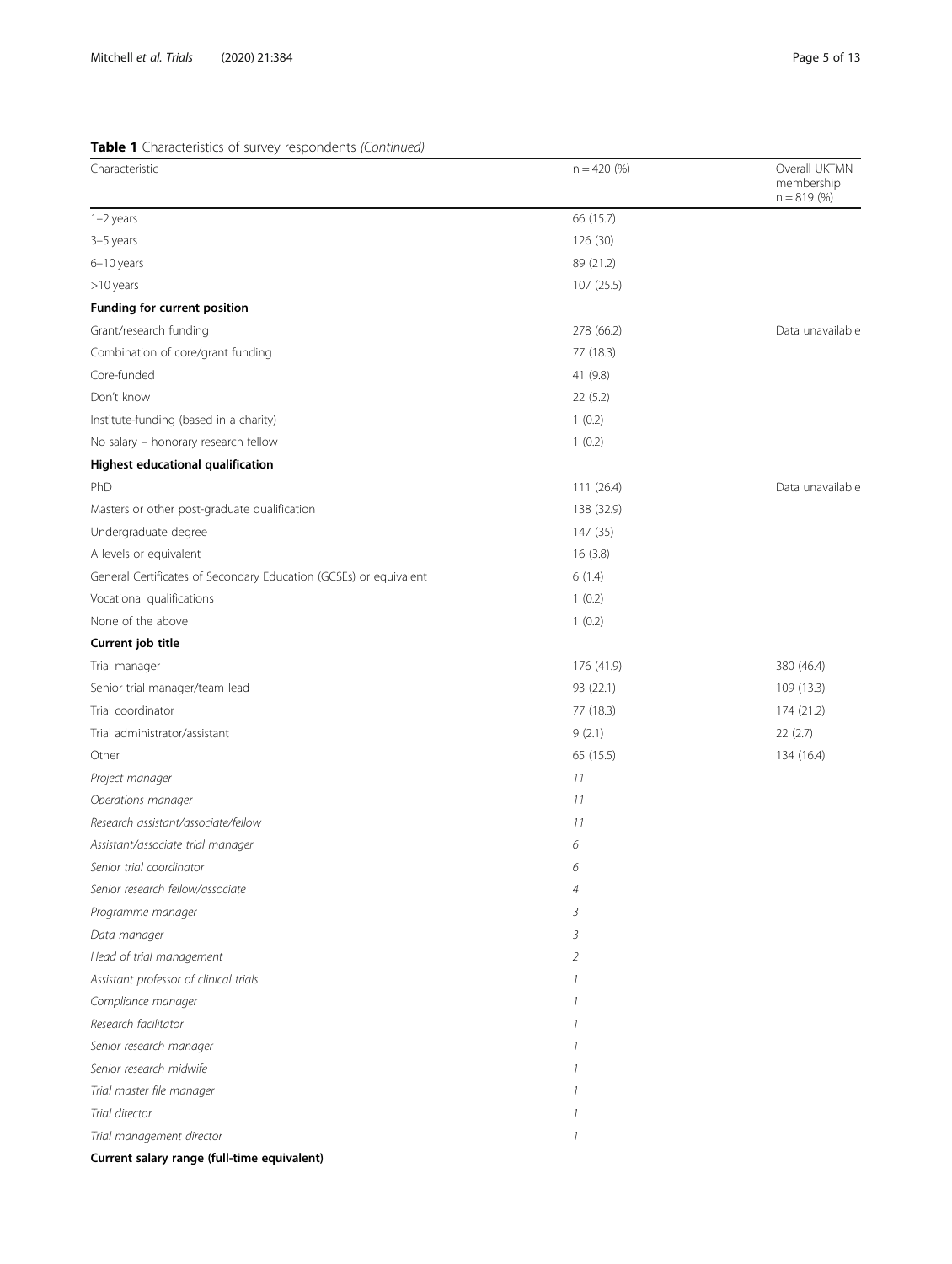| Characteristic                                                   | $n = 420 (%)$ | Overall UKTMN<br>membership<br>$n = 819(%)$ |
|------------------------------------------------------------------|---------------|---------------------------------------------|
| $<$ £18,000                                                      | 1(0.2)        |                                             |
| £18,000-£21,999                                                  | 1(0.2)        |                                             |
| £22,000-£24,999                                                  | 8(1.9)        |                                             |
| £25,000-£26,999                                                  | 17(4.1)       |                                             |
| £27,000-£31,999                                                  | 70 (16.7)     |                                             |
| £32,000-£34,999                                                  | 65 (15.5)     |                                             |
| £35,000-£39,999                                                  | 114(27.1)     |                                             |
| £40,000-£43,999                                                  | 67 (16.0)     |                                             |
| >E44,000                                                         | 61(14.5)      |                                             |
| Prefer not to say                                                | 16(3.8)       |                                             |
| Ever experienced a promotion/progression to more senior role     |               |                                             |
| Yes                                                              | 224 (53.3)    | Data unavailable                            |
| No                                                               | 196 (46.7)    |                                             |
| Reason for no experience of promotion/progression, $n = 196$     |               |                                             |
| No career pathway in my organisation                             | 66 (33.7)     | Data unavailable                            |
| Not in role long enough for this to be relevant                  | 62 (31.6)     |                                             |
| Never been given the opportunity                                 | 50 (25.5)     |                                             |
| Not wanted to                                                    | 18 (9.2)      |                                             |
| If promoted/progressed, how this happened, $n = 224$             |               |                                             |
| Via application to new/vacant position outside your organisation | 159 (71)      | Data unavailable                            |
| Via a promotional pathway in your organisation                   | 65 (29)       |                                             |
| Importance of career development                                 |               |                                             |
| Very important                                                   | 276 (65.7)    | Data unavailable                            |
| Quite important                                                  | 125 (29.8)    |                                             |
| Not very important                                               | 18(4.3)       |                                             |
| Not important at all                                             | 1(0.2)        |                                             |

#### Table 1 Characteristics of survey respondents (Continued)

Abbreviations: CTU clinical trials unit, NHS National Health Service, UKCRC UK Clinical Research Collaboration, UKTMN UK Trial Managers' Network <sup>a</sup>South East and South Central are counted together at time of UKTMN membership and therefore cannot be reported separately in this table; they are shown twice for transparency

The top three perceived most important opportunities were (1) to attend relevant training courses (mean 8.3, SD 1.8), (2) to help in the design of trials (mean 7.7, SD 2.4) and (3) to undertake relevant qualifications applicable to trial management (mean 7.5, SD 2.6). The most important opportunity for almost all groups, irrespective of possible associations previously described, was "to attend relevant training courses". The top three opportunities by the characteristics described above are shown in Table [3](#page-7-0). Participants were also asked to state any other opportunities that they considered important with respect to career development; in total, there were 35 responses, many of which were covered by the list of opportunities given, although several responses stated that they would like the opportunity to develop leadership and line management responsibilities.

#### Barriers

Participants were asked to select perceived barriers to career development from a list of nine with the option of giving additional barriers not included in the list (Table [4\)](#page-8-0). The top three perceived barriers were "funding" (256/420, 61%), "few opportunities to get involved in other activities aside from managing a clinical trial(s)" (249/420, 59.3%) and "unclear career pathway within the organisation" (247/420, 58.8%).

The top three barriers to career development, by the characteristics previously described, are shown in Table [5](#page-9-0). Participants were asked to state any other barriers perceived, not included in the pre-populated list. These included; (i) fixed term contracts, (ii) line managers' insistence on the need to focus on "delivery of trials", (iii) an assumption by the academic community that academic qualifications are needed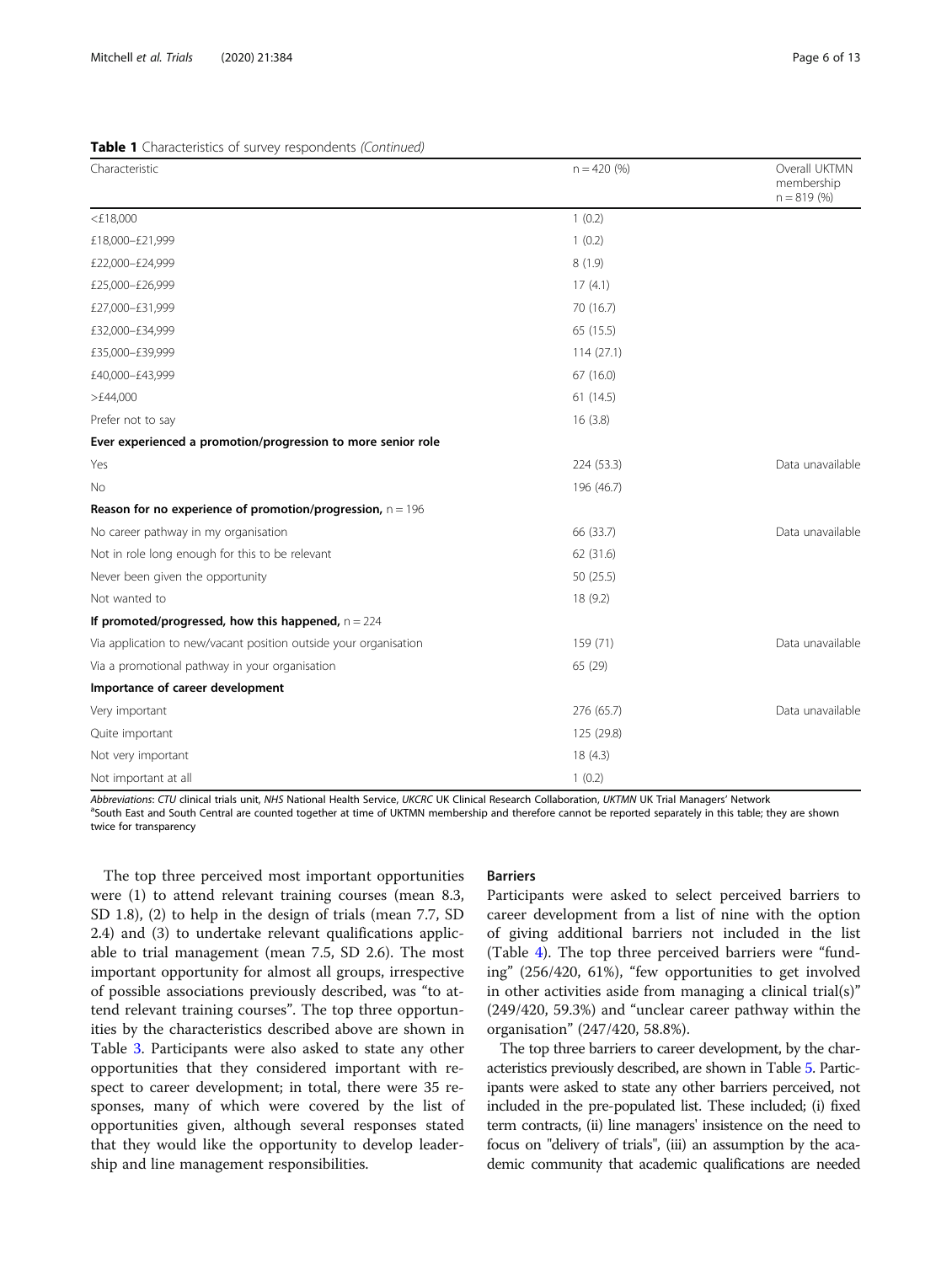#### <span id="page-6-0"></span>Table 2 Professional development opportunities

| Opportunities that are considered important -<br>mean (SD)    |              | All<br>Length of time<br>in a trial<br>management<br>role |               | Salary scale     |                           | Previous<br>promotion |              | Based in a<br>registered CTU |              | Academic grade/<br>pathway <sup>b</sup> |          |
|---------------------------------------------------------------|--------------|-----------------------------------------------------------|---------------|------------------|---------------------------|-----------------------|--------------|------------------------------|--------------|-----------------------------------------|----------|
|                                                               |              | $<1-5$<br>У                                               | $6 - 10$<br>У | $<$ £35,<br>000  | $>\tE35$<br>000           | Yes                   | No           | Yes                          | <b>No</b>    | Prof                                    | Research |
|                                                               | $n =$<br>420 | $n =$<br>224                                              | $n =$<br>196  | $n =$<br>$162^a$ | $n =$<br>242 <sup>a</sup> | $n =$<br>224          | $n =$<br>196 | $n =$<br>317                 | $n =$<br>103 | $n =$<br>267                            | $N = 67$ |
| To attend relevant training courses                           | 8.3<br>(1.8) | 8.4<br>(1.8)                                              | 8.2<br>(1.9)  | 8.4(1.8)         | 8.3(1.8)                  | 8.3<br>(1.9)          | 8.4<br>(1.8) | 8.4<br>(1.8)                 | 8.1<br>(1.9) | 8.3<br>(1.9)                            | 8.3(1.8) |
| To help in the design of trials                               | 7.7<br>(2.4) | 7.5<br>(2.5)                                              | 8.0<br>(2.2)  | 7.4(2.6)         | 7.9(2.2)                  | 7.8<br>(2.3)          | 7.6<br>(2.4) | 7.8<br>(2.3)                 | 7.4<br>(2.6) | 7.7<br>(2.4)                            | 8.2(1.9) |
| To undertake qualifications applicable to trial<br>management | 7.5<br>(2.6) | 7.8<br>(2.5)                                              | 7.2<br>(2.7)  |                  | $7.9(2.5)$ $7.3(2.5)$     | 7.3<br>(2.8)          | 7.8<br>(2.4) | 7.4<br>(2.7)                 | 7.8<br>(2.3) | 7.5<br>(2.7)                            | 7.7(2.2) |
| To contribute to academic writing and publication             | 7.3<br>(2.7) | 7.1<br>(2.7)                                              | 7.5<br>(2.6)  |                  | $6.9(2.8)$ 7.4 $(2.6)$    | 7.3<br>(2.7)          | 7.3<br>(2.7) | 7.4<br>(2.6)                 | 6.8<br>(2.9) | 7.2<br>(2.7)                            | 8.6(1.7) |
| To join committees/ groups related to trials                  | 7.0<br>(2.9) | 6.9<br>(2.5)                                              | 7.2<br>(2.4)  |                  | $6.8(2.6)$ 7.2 $(2.3)$    | 7.0<br>(2.5)          | 7.1<br>(2.4) | 7.0<br>(2.4)                 | 7.0<br>(2.6) | 7.0<br>(2.5)                            | 7.2(2.1) |
| To assist with obtaining funding for trials                   | 7.0<br>(2.5) | 6.6<br>(2.9)                                              | 7.4<br>(2.8)  | 6.5(2.8)         | 7.3(2.8)                  | 7.3<br>(2.7)          | 6.6<br>(3.0) | 7.1<br>(2.8)                 | 6.5<br>(3.0) | 7.0<br>(2.9)                            | 7.8(2.4) |
| To work on more complex trials                                | 6.5<br>(2.6) | 6.6<br>(2.5)                                              | 6.4<br>(2.8)  |                  | $6.5(2.5)$ $6.5(2.5)$     | 6.5<br>(2.8)          | 6.6<br>(2.5) | 6.6<br>(2.6)                 | 6.5<br>(2.7) | 6.5<br>(2.8)                            | 6.5(2.3) |
| To work in a variety of clinical areas                        | 6.4<br>(2.7) | 6.6<br>(2.5)                                              | 6.2<br>(2.8)  | 6.9(2.4)         | 6.1(2.8)                  | 6.3<br>(2.7)          | 6.6<br>(2.6) | 6.5<br>(2.7)                 | 6.1<br>(2.6) | 6.4<br>(2.7)                            | 6.1(2.9) |
| To contribute to methodological studies/SWATs                 | 6.1<br>(3.0) | 5.8<br>(2.9)                                              | 6.5<br>(3.0)  |                  | $5.9(3.0)$ $6.3(3.0)$     | 6.2<br>(3.0)          | 6.0<br>(3.0) | 6.3<br>(2.9)                 | 5.7<br>(3.0) | 6.3<br>(3.0)                            | 6.7(2.7) |
| To present work at conferences                                | 6.1<br>(3.0) | 6.0<br>(2.9)                                              | 6.1<br>(3.1)  | 5.7(3.1)         | 6.2(2.9)                  | 6.2<br>(2.9)          | 6.2<br>(2.9) | 6.1<br>(3.0)                 | 5.9<br>(3.0) | 6.0<br>(3.0)                            | 7.1(2.8) |
| To work on trials outside the UK                              | 5.5<br>(3.2) | 5.4<br>(3.3)                                              | 5.5<br>(3.2)  |                  | 5.7(3.3) 5.3(3.2)         | 5.6<br>(3.2)          | 5.3<br>(3.3) | 5.5<br>(3.2)                 | 5.3<br>(3.4) | 5.8<br>(3.2)                            | 5.0(3.3) |
| to work on larger (sites and participants) trials             | 5.4<br>(2.9) | 5.7<br>(2.7)                                              | 5.1<br>(3.0)  |                  | 5.7(2.8) 5.2(3.0)         | 5.3<br>(3.0)          | 5.6<br>(2.8) | 5.3<br>(2.9)                 | 5.7<br>(3.0) | 5.5<br>(2.9)                            | 5.1(2.7) |

Abbreviations: CTU clinical trials unit, SD standard deviation, SWAT study within a trial<br><sup>a</sup> For salary scale, the 16 respondents who answered "prefer not to say" were not included in this analysis<br><sup>b</sup> For academic grade/

related". Twenty respondents are not included since contract type was unknown

to progress when experience is often just as valuable and (iv) the job title "trial manager" can imply an administrative rather than professional to many.

Participants were asked to report how well supported they felt, with respect to professional development, by their line manager, department/unit (within the organisation) and the organisation itself. Nearly half of participants (194/420, 46.2%) felt "very well supported" by their line manager, although only a quarter (103/420, 24.5%) felt the same about their department/unit and less for their organisation (67/420, 16.0%). 115/420 (27.4%) participants provided free-text comments on other areas that they felt related to career development for trial managers and that had not been covered by previous questions. The main themes identified from free-text responses were (1) lack of recognition, understanding and value of the role of trial manager, (2) fixed/short-term contracts and funding, (3) lack of training and clear career pathway, (4) disparity between organisations and (5) lack of time and capacity to

focus on career development. Comments reflected the quantitative data and are shown in Table [6](#page-9-0).

#### **Discussion**

#### Relevance to trial management professionals within the UK

Although publications in the past have highlighted the importance of career development for trial management professionals, this is the first published survey (to our knowledge) to demonstrate what is important to trial management professionals with respect to their own career development. The views of trial management professionals are important to consider by organisations involved in clinical trials when developing any initiatives to improve the development, retention and remuneration of their staff. Our response rate was consistent with other surveys in organisational research [[8\]](#page-12-0). Although we recognise that the response rate of 51.3% could lead to non-response bias, 420 participants were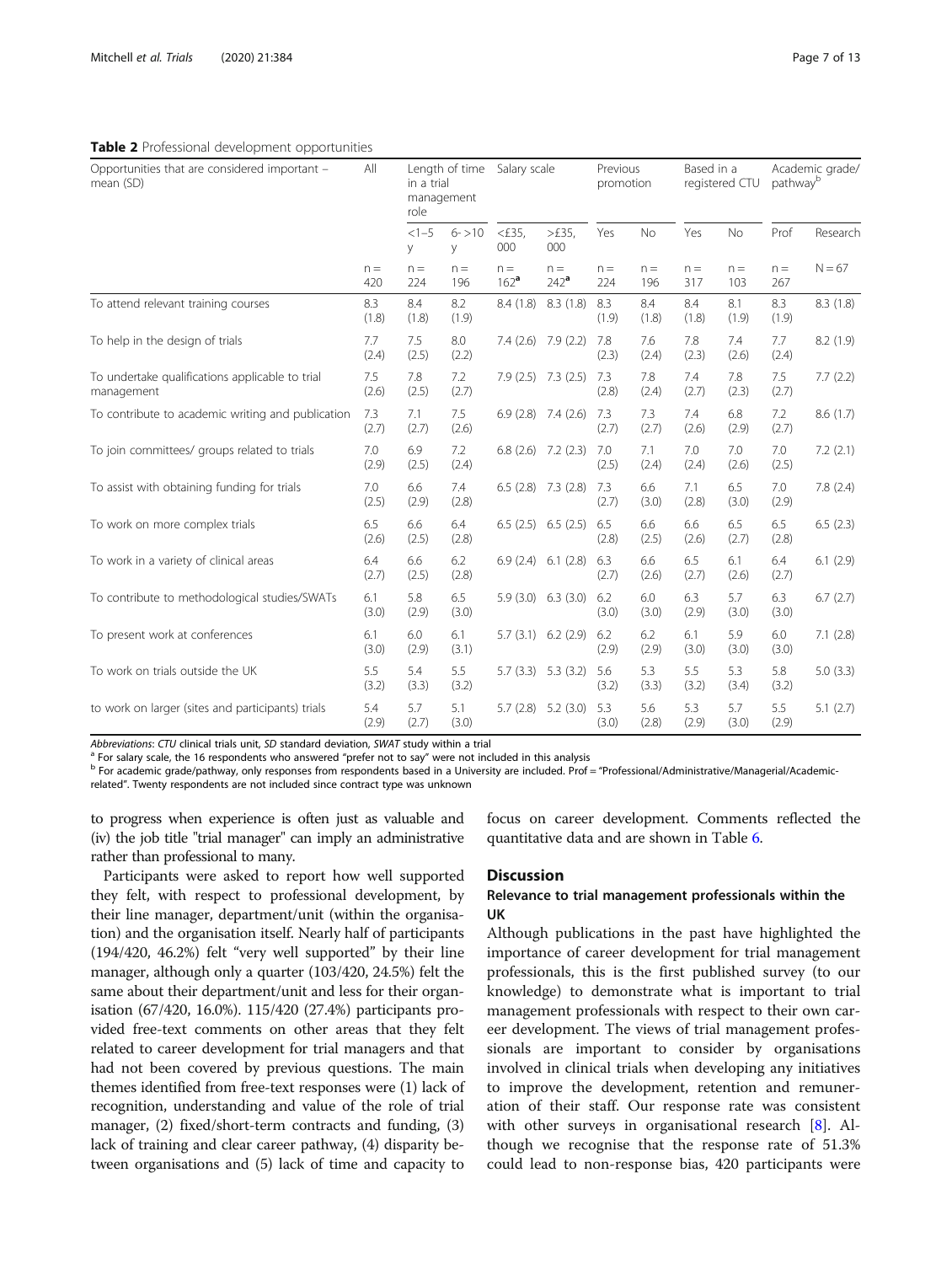|                                            | Top three professional development opportunities |                |                                                       |
|--------------------------------------------|--------------------------------------------------|----------------|-------------------------------------------------------|
|                                            |                                                  | 2              | 3                                                     |
| All respondents                            | Training                                         | Trial design   | Qualifications                                        |
| Length of time in a trial management role  |                                                  |                |                                                       |
| $<$ 1-5 years                              | Training                                         | Qualifications | Trial design                                          |
| $6 - 10$ years                             | Training                                         | Trial design   | Qualifications                                        |
| Salary scale                               |                                                  |                |                                                       |
| $<$ £35,000                                | Training                                         | Qualifications | Trial design                                          |
| $>\t535,000$                               | Training                                         | Trial design   | Academic writing                                      |
| Previously promoted                        |                                                  |                |                                                       |
| Yes                                        | Training                                         | Trial design   | Qualifications, academic writing, assist with funding |
| No                                         | Training                                         | Qualifications | Trial design                                          |
| Based in a registered clinical trials unit |                                                  |                |                                                       |
| Yes                                        | Training                                         | Trial design   | Qualifications, academic writing                      |
| No                                         | Training                                         | Qualifications | Trial design                                          |
| Academic grade/pathway                     |                                                  |                |                                                       |
| Professional                               | Training                                         | Trial design   | Qualifications                                        |
| Research                                   | Academic writing                                 | Training       | Trial design                                          |

#### <span id="page-7-0"></span>Table 3 Top three perceived enablers of career development

Full wording for each opportunity is as follows: "Training" – to attend relevant training courses; "Trial design" – to help in the design of trials; "Qualifications" – to undertake qualifications applicable to trial management; "Academic writing" – to contribute to academic writing and publications; "Assist with funding" – to assist with obtaining funding for trials

included in the analyses and, other than a higher response from trial management professionals based in registered CTUs than overall, UKTMN members who responded to the survey were generally representative of UKTMN members. Participants had a range of experience, varying between less than 1 year to more than 10 years, and there was roughly an equal split between participants who had experienced a previous promotion to a more senior role and those who had not (53% vs. 46%), demonstrating the relevance of these survey results to trial managers based in the UK. There is clear disparity between organisations with respect to the job titles of trial management professionals, which could be a contributing factor to the development of a structured career pathway. The topic of career development is clearly important to trial management professionals, as demonstrated by the fact that almost all (401/420, 95.5%) participants rated career development as either 'very' or 'quite' important to them.

#### Opportunities for career development of trial management professionals

Our data have shown that attending relevant training courses is the most important opportunity for trial management professionals when they are considering career development. There were only minor differences in subanalyses when considering the associations of length of time in a trial management role, their salary scale, whether they had previously been promoted/progressed

or whether they were based in a registered CTU. This demonstrates a clear opportunity for universities, NHS trusts and CTUs to ensure adequate investment in training for trial management professionals in order for them to manage clinical trials to the high quality required. Large funders such as the NIHR are offering many training opportunities through initiatives such as the NIHR Academy, although almost all are focussed on training for NHS health professionals [\[9](#page-12-0)] rather than operational staff who coordinate clinical trials located mostly in a university setting. Some differences were seen between trial management professionals employed on a research contract rather than a professional/managerial contract. Unsurprisingly, those employed on a research contract considered the most important opportunity to be involved in academic writing (mean score 8.6/10). Attending conferences was also placed higher in those on a research contract compared with those on a professional/managerial contract (7.1/10 vs. 6/10). Both of these are consistent with common tasks an academic researcher would be involved in, so understandably trial management professionals employed on a research contract would see merit in having opportunities to develop in these areas. Participants also rated helping with the design of trials highly (second most important opportunity for all participants; mean score overall 7.7/10), and trial management professionals who had been in their role for more than 6 years scored this slightly higher than those in the role for less than 5 years. This is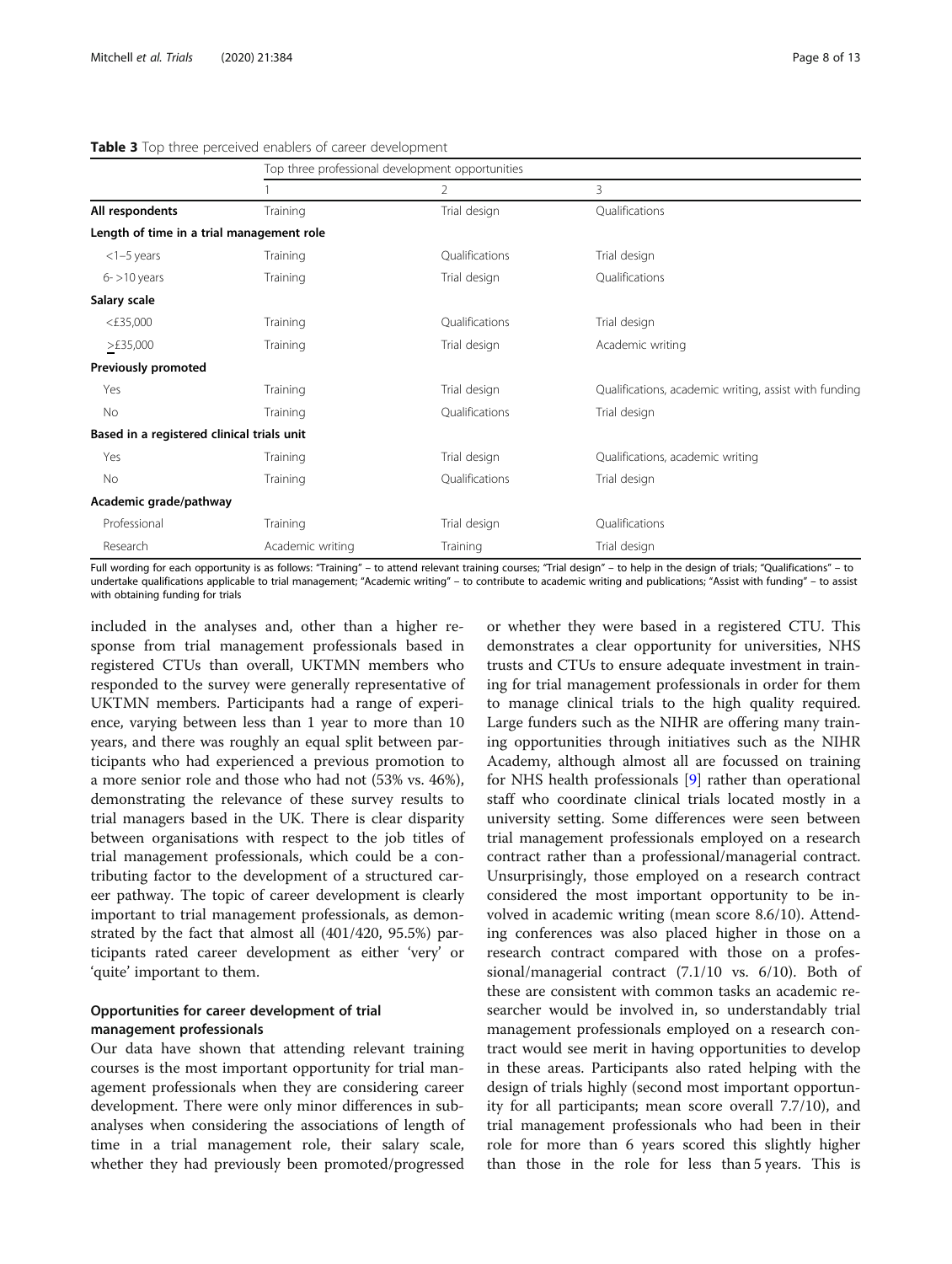| Perceived barriers to career development                                                                                                                                                                                                                                 | responses         | Length of time in a trial<br>management role |                                                                                                                                                 | Salary scale   |                       | Previous promotion      |               | Based in a registered |               | Academic grade/<br>pathway <sup>b</sup> |           |
|--------------------------------------------------------------------------------------------------------------------------------------------------------------------------------------------------------------------------------------------------------------------------|-------------------|----------------------------------------------|-------------------------------------------------------------------------------------------------------------------------------------------------|----------------|-----------------------|-------------------------|---------------|-----------------------|---------------|-----------------------------------------|-----------|
|                                                                                                                                                                                                                                                                          |                   | -5 years                                     | $6 - 10$ years                                                                                                                                  | $<$ £35,000    | >£35,000              | Yes                     | $\frac{1}{2}$ | Yes                   | $\frac{1}{2}$ | Prof                                    | Research  |
|                                                                                                                                                                                                                                                                          | $n = 420 (%) n =$ | 224 (%)                                      | $n = 196 (%)$                                                                                                                                   | $n = 162a$ (%) | $n = 242^{\circ}$ (%) | $n = 224(%)$            | $n = 196 (%)$ | $n = 317$             | $n = 103$     | $n = 267$                               | $n = 67$  |
| Funding                                                                                                                                                                                                                                                                  | 256 (61.0) 132    | (589)                                        | 124 (63.3)                                                                                                                                      | 103 (63.6)     | 141 (58.3)            | 136 (60.7)              | 120 (61.2)    | 186 (58.7)            | 70 (67.8)     | 163(61.1)                               | 35 (52.2) |
| Few opportunities aside managing a trial(s) 249 (59.3)                                                                                                                                                                                                                   |                   | (54.9)<br>123                                | 126(64.3)                                                                                                                                       | 98 (60.5)      | 141 (58.3)            | 138 (61.7)              | 111 (56.6)    | 192 (60.6)            | 57 (55.3)     | 161 (60.3)                              | 39 (58.2) |
| Unclear career pathway in organisation                                                                                                                                                                                                                                   | 247 (58.8) 122    | (54.5)                                       | 125 (63.8)                                                                                                                                      | 84 (51.9)      | 151 (62.4)            | $124(54.9)$ $124(63.3)$ |               | 170 (53.6)            | 77 (74.8)     | 154 (57.7)                              | 36 (53.7) |
| Recognition of role                                                                                                                                                                                                                                                      | 237 (56.4)        | (47.3)<br>$\frac{8}{100}$                    | 131 (66.8)                                                                                                                                      | 84 (51.9)      | 142 (58.7)            | 135 (60.3)              | 102 (52.0)    | 178 (56.2)            | 59 (57.3)     | 156 (58.4)                              | 36 (53.7) |
| Lack of time                                                                                                                                                                                                                                                             | 223 (53.1)        | (50.9)<br>$\frac{4}{11}$                     | 109 (55.6)                                                                                                                                      | 84 (51.9)      | 129 (53.3)            | 136 (60.7)              | 87 (44.4)     | 178 (56.2)            | 45 (43.7)     | 142(53.2)                               | 39 (58.2) |
| Training                                                                                                                                                                                                                                                                 | 155 (37.0)        | (42.0)<br>94                                 | 61 (31.1)                                                                                                                                       | 82 (50.6)      | 66 (27.3)             | 77 (34.4)               | 78 (39.8)     | 113 (35.7)            | 42 (40.8)     | 99 (37.1)                               | 20 (29.9) |
| Geographical location                                                                                                                                                                                                                                                    | 63 (15)           | (13.8)<br>$\overline{3}$                     | 32 (16.3)                                                                                                                                       | 22 (13.6)      | 37 (15.3)             | 36 (16.1)               | 27 (13.8)     | 45 (14.2)             | 18 (17.5)     | 42 (15.7)                               | 5 (7.5)   |
| Size of organisation                                                                                                                                                                                                                                                     | 54 (129)          | 32(14.3)                                     | 22 (11.2)                                                                                                                                       | 25 (15.4)      | 28 (11.6)             | 25 (11.2)               | 29 (14.9)     | 37(11.7)              | 17 (16.5)     | 27 (10.1)                               | 12(179)   |
| No barriers perceived                                                                                                                                                                                                                                                    | 10(2.4)           | $\bar{\circ}$                                | 4(2.0)                                                                                                                                          | 3(1.9)         | 6 (2.5)               | 4(1.8)                  | 6(3.1)        | 7(2.2)                | 3(2.9)        | 8 (3.0)                                 | 1 (1.5)   |
| <sup>a</sup> For salary scale, the 16 respondents who answered "prefer not to say" were not included in this analysis<br><sup>b</sup> For academic grade/pathway, only responses from respondents<br>Abbreviation: CTU clinical trials unit<br>contract type was unknown |                   |                                              | based in a university are included. Prof = "Professional/Administrative/Managerial/Academic-related". Twenty respondents are not included since |                |                       |                         |               |                       |               |                                         |           |

Table 4 Perceived barriers to professional development

Table 4 Perceived barriers to professional development

<span id="page-8-0"></span>

| Mitchell et al. Trials | (2020) 21:384 | Page 9 of 13 |
|------------------------|---------------|--------------|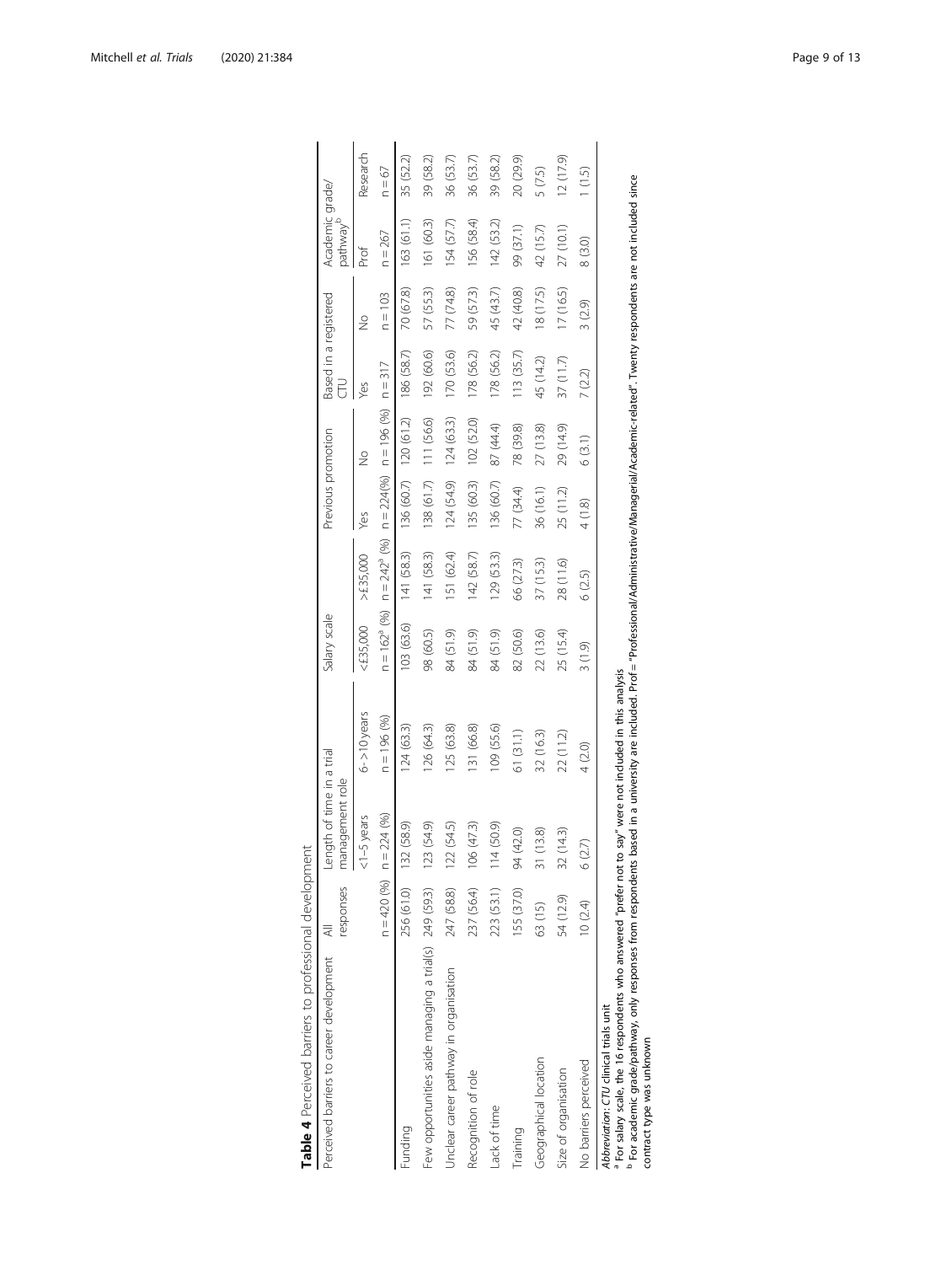#### <span id="page-9-0"></span>Table 5 Top three perceived barriers to career development

|                        | Top three perceived barriers to career development |                                     |                                                   |
|------------------------|----------------------------------------------------|-------------------------------------|---------------------------------------------------|
|                        |                                                    | 2                                   | 3                                                 |
| All respondents        | Funding                                            | Few opportunities                   | Unclear career pathway                            |
|                        | Length of time in a trial management role          |                                     |                                                   |
| $<$ 1-5 years          | Funding                                            | Few opportunities                   | Unclear career pathway                            |
| $6 - 10$ years         | Recognition                                        | Few opportunities                   | Unclear career pathway                            |
| Salary scale           |                                                    |                                     |                                                   |
| $<$ £35,000            | Funding                                            | Few opportunities                   | Unclear career pathway, recognition, lack of time |
| $>\t535,000$           | Unclear career pathway                             | Recognition                         | Funding, few opportunities                        |
| Previously promoted    |                                                    |                                     |                                                   |
| Yes                    | Few opportunities                                  | Funding, lack of time               | Recognition                                       |
| <b>No</b>              | Unclear career pathway                             | Funding                             | Few opportunities                                 |
|                        | Based in a registered clinical trials unit         |                                     |                                                   |
| Yes                    | Few opportunities                                  | Funding                             | Recognition, lack of time                         |
| <b>No</b>              | Unclear career pathway                             | Funding                             | Recognition                                       |
| Academic grade/pathway |                                                    |                                     |                                                   |
| Professional           | Funding                                            | Few opportunities                   | Recognition                                       |
| Research               | Few opportunities, lack of time                    | Recognition, unclear career pathway | Funding                                           |

Full wording for each barrier is as follows: "Funding" – funding; "Few opportunities" – few opportunities aside managing a trial(s); "unclear career pathway" unclear career pathway in organisation; "recognition" – recognition of role; "lack of time" – lack of time

#### Table 6 Themes identified from free-text comments

| Theme                                           | Example quotes                                                                                                                                                                                                                                                         |  |  |
|-------------------------------------------------|------------------------------------------------------------------------------------------------------------------------------------------------------------------------------------------------------------------------------------------------------------------------|--|--|
| Lack of recognition, understanding and value of | "Trial managers are seen as less important than academics in the university setting".                                                                                                                                                                                  |  |  |
| the role of trial manager                       | "I don't think trial management is seen as a professional career in the academic community".                                                                                                                                                                           |  |  |
|                                                 | "There is a significant problem with recognising the contribution a trial manager makes to the<br>team".                                                                                                                                                               |  |  |
|                                                 | "I was once called a glorified administrator by an academic".                                                                                                                                                                                                          |  |  |
| Fixed/short-term contracts and funding          | "Short-term funding is the key barrier to career development".                                                                                                                                                                                                         |  |  |
|                                                 | "Although I work in a large registered CTU, I do not feel that the training is given to support the<br>move to the next level within the unit".                                                                                                                        |  |  |
| Lack of training and clear career pathway       | "There is no quidance out there about what training would be best for career progression".                                                                                                                                                                             |  |  |
|                                                 | "The role feels very much like a dead-end job with no official training or career pathway".                                                                                                                                                                            |  |  |
|                                                 | "I would like to be able to send the staff on more external development opportunities, but it is<br>difficult to see where that funding would come from".                                                                                                              |  |  |
| Disparity between organisations                 | "Having worked on trials in different organisations and worked with colleagues who have also<br>worked on trials in other trials units I think there are discrepancies across the country in terms of<br>grading of trial manager and senior trial manager positions". |  |  |
|                                                 | "Huge disparity between organisations on how the role is treated and valued".                                                                                                                                                                                          |  |  |
|                                                 | "Lack of consistency between units - the name of roles is not consistent".                                                                                                                                                                                             |  |  |
| Lack of time and capacity to focus on career    | "Your whole time is taken up with the demanding work of keeping your trial running".                                                                                                                                                                                   |  |  |
| development                                     | "I think time and money are the biggest factors affecting career development".                                                                                                                                                                                         |  |  |
|                                                 | "There is lack of funding to provide time to develop outside the immediate delivery of the trial".                                                                                                                                                                     |  |  |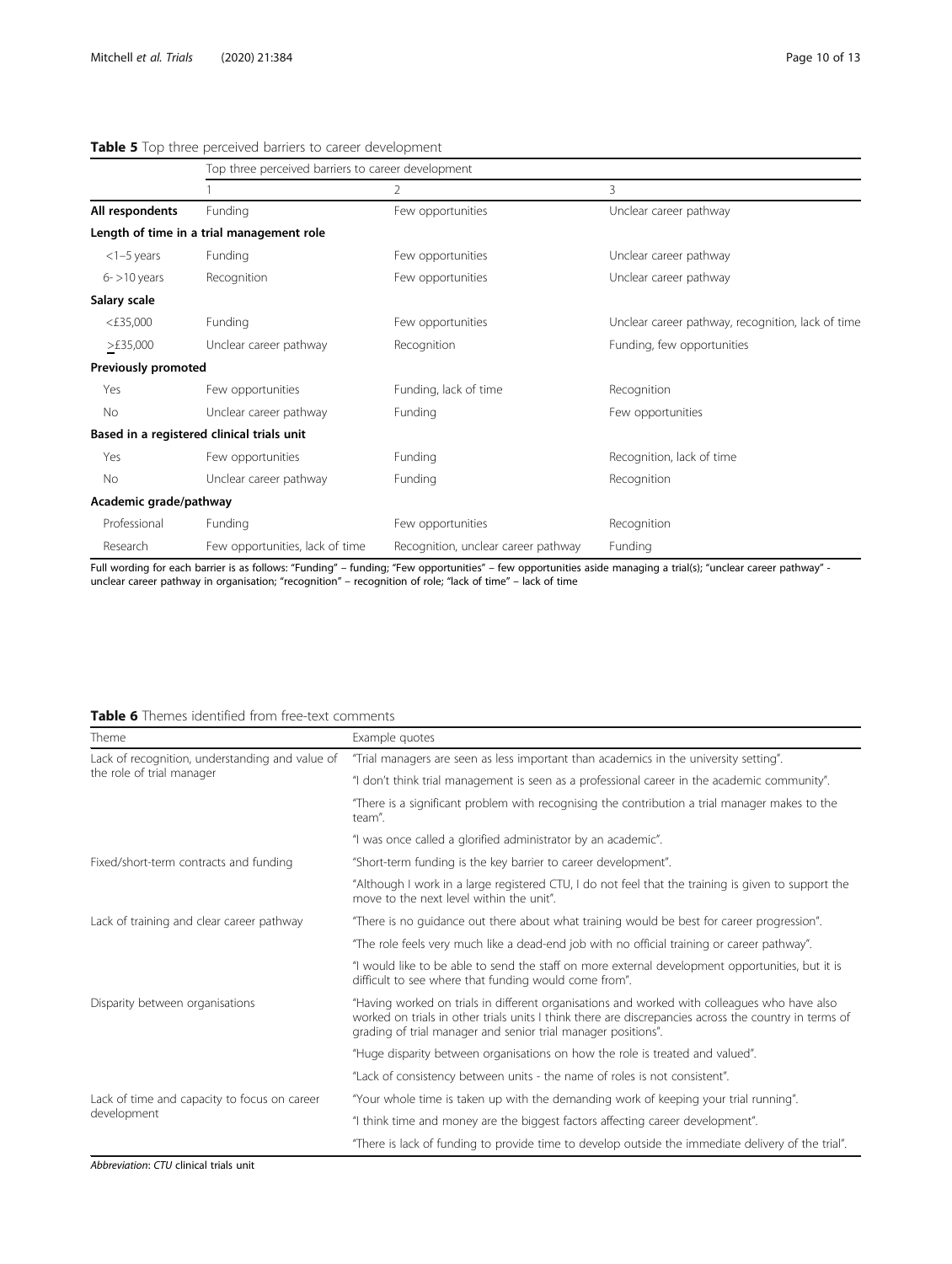consistent with the fact that trial management professionals who are more highly paid also scored the opportunity to assist with obtaining funding for trials highly (mean score 7.3/10). This could suggest that the desire to input into trial design and funding applications comes with more trial management experience, potentially having a deeper understanding of the importance of trial delivery and having seen design issues leading to difficulties with the conduct of the trial further along in the trial life cycle. This is consistent with a recent commentary by Kelly et al. [[7\]](#page-12-0), who suggest that lead investigators should invite senior operational staff to be co-applicants on trial grant applications to prevent such issues from arising. Investigators and academic staff within CTUs should include experienced trial management professionals in the design stage of their trials as they can add value and make an important contribution. In addition, this could facilitate the career development and job satisfaction of the experienced trial managers. Participants considered obtaining relevant qualifications applicable to trial management as important (all participants mean score 7.5/10, third most important opportunity) and this was seen as slightly more important for trial management professionals with less experience (< 1–5 years) (mean score 7.8/10, second highest opportunity) and those based outside of registered CTUs (mean score 7.8/10, second highest opportunity). Although there are opportunities to obtain qualifications such as a clinical trials MSc offered by various universities, the value of such qualifications is unclear since they do not link to a specific career pathway. In addition, although employability following completion of one such MSc in clinical trials, at University College London, has increased and led to promotion (Helen M. Meadows, personal communication), it can be difficult for trial managers to attend such courses because of some of the barriers already outlined.

#### Barriers to career development

Lack of funding and fixed-term contracts were clearly identified as barriers to career development; 61% of all participants stated that this was an issue and there was little difference in perception between trial management professionals with less or more experience. In an environment where funding for these types of roles is often project-based and for a time-limited period, this is difficult, and universities and NHS organisations should consider how trial managers may be given the same opportunities as tenured staff. Participants also identified that they are given few opportunities to get involved in activities outside of the day-today running of their clinical trial and this perception was greater amongst trial management professionals with more than 6 years' experience. Investigators and CTUs could consider how trial management professionals work together, possibly in teams (as is the case in many CTUs), to ensure adequate and appropriate cover for their clinical trials, whilst balancing the development needs of individuals to allow them opportunities to get involved in other activities outside of their trial (e.g., training, trial design, and funding applications). It was no surprise to the authors that an unclear career pathway within an organisation was identified as a barrier to career development by nearly 60% of participants (slightly higher for trial management professionals with more than 6 years' experience); this reflects an area that the UKTMN has highlighted since its launch over 20 years ago. For trial managers based outside of CTUs, this is clearly a bigger barrier; almost three quarters of participants (74.8%) stated that this was a barrier, and amongst this sub-group, this was the number one barrier identified. This is in line with 56% of participants also identifying that 'recognition of the role' is a barrier to career development and that, whilst most participants felt supported by their line manager (quite likely to be someone who works within clinical trials themselves), less support at a department and organisational level was identified. A structured career pathway, where trial management is recognised as a profession in its own right by employing organisations and funders, is a long-term vision of the UKTMN. Within many universities, there are differences between promotional pathways for staff on research contracts and staff on professional/administrative contracts. Trial management professionals, employed on a research contract, could have the opportunity to apply for promotion via a standard promotions pathway for research staff. In order to achieve this promotion, they should be given opportunities to be involved in academic writing, publishing, and applying for funding opportunities. However, those employed on a professional/managerial contract often do not have the same opportunity and would require their position to be re-graded. In universities, staff who are managing trials should be recognised for their input in the same way that academic staff are. Our results show that this is even more important if you are not based within a registered CTU and may not have this kind of support. As previously recognised, without a trial manager to manage the day-today activities of a clinical trial, even the best designed trial could fail [\[1\]](#page-11-0).

#### Strengths and limitations

This is the first known study reporting what trial management professionals consider important with respect to their career development. The results of the survey could help facilitate and shape the development of a standardised career pathway for trial management professionals within the UK. It is also hoped that employers, sponsors and funders give careful thought to a variety of opportunities that could exist for trial management professionals wishing to develop their own careers; these may well differ depending upon the type of contract the individual is employed on. By identifying perceived barriers to career development, the organisations involved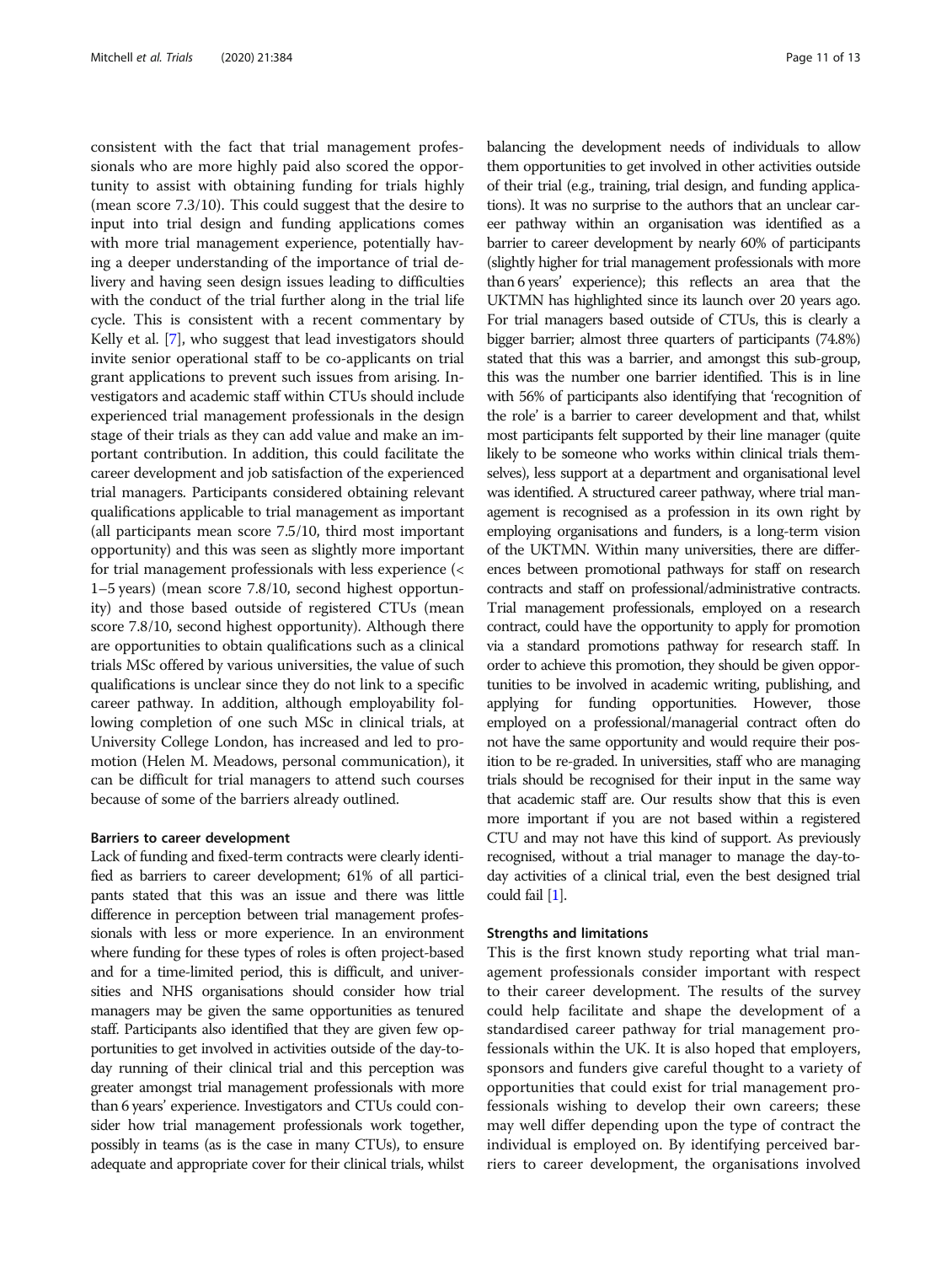<span id="page-11-0"></span>in clinical trials within the UK can see where changes are required in order to recognise the contribution that trial management professionals make. In order to design and deliver high-quality research, it is in the interest of the clinical trial community that consistency be introduced for trial management professionals. For example, funding bodies could consider providing funds for training within grants or bursaries for trial management professionals. We recognise that a limitation of this survey is that only members of the UKTMN were asked to complete this, thus introducing an element of selection bias; however, UKTMN members are geographically spread across the UK, come from a range of UK organisations and therefore are largely representative of trial management professionals in the UK. The response rate of 51.3% could have introduced some non-response bias, although every effort was made to increase the response rate, including sending several reminders directly to members, a social media presence and the incentive of a waived fee for the 2019 annual meeting upon completion of the survey, and respondents are representative of the UKTMN membership. A second limitation is that our survey did not prevent the possibility of duplicate entries from the same participant, although we acknowledged this in reminders, asking UKTMN members to complete it only if they had not done so previously. We consider the results of this survey as relevant to anyone working in clinical trials but also recognise that this is a small step in the wider national development of a structured pathway. Future research could focus on career development of trial management professionals from a multi-stakeholder and organisational perspective since ultimately a career development pathway is a higher strategic development that would require buy-in from many stakeholders across and beyond the clinical trials landscape.

#### Conclusions

Career development is considered important and highly relevant to trial management professionals. The opportunities and barriers to career development identified in the survey could help investigators, organisations, CTUs and funders facilitate a structured career pathway in the future. Ensuring that the development needs of trial management professionals are met is in the interest of all stakeholders involved in clinical trials since, without their skills and expertise, high-quality successful clinical trials will not be delivered effectively.

#### Supplementary information

Supplementary information accompanies this paper at [https://doi.org/10.](https://doi.org/10.1186/s13063-020-04316-z) [1186/s13063-020-04316-z.](https://doi.org/10.1186/s13063-020-04316-z)

Additional file 1.

#### Abbreviations

CTU: Clinical trials unit; NHS: National Health Service; NIHR: National Institute for Health Research; SD: Standard deviation; UKTMN: UK Trial Managers' Network

#### Acknowledgements

We thank all UKTMN members who completed the survey and the trial management professionals who kindly user-tested the survey during the development stage.

#### Authors' contributions

EJM conceived the idea, drafted the survey questions, analysed the data and produced the first draft of the manuscript. NW built and coordinated the survey. All other authors contributed to the development and user-testing of the survey and to interpretation of results and read and approved the final manuscript.

#### Funding

No funding was received for this research. EJM is funded by the University of Nottingham. UKTMN is funded by the University of Oxford.

#### Availability of data and materials

The datasets used and analysed during this study are available from the corresponding author upon reasonable request.

#### Ethics approval and consent to participate

Participant consent was assumed by completion and submission of the online survey.

#### Consent for publication

Not applicable.

#### Competing interests

All authors are voluntary members of the UKTMN Executive Group. The authors declare that they have no other competing interests.

#### Author details

<sup>1</sup>Nottingham Clinical Trials Unit, University of Nottingham, University Park Nottingham NG7 2RD, UK. <sup>2</sup>Nursing, Midwifery and Allied Health Professions Research Unit, Glasgow Caledonian University, Cowcaddens Road, Glasgow G4 0BA, UK.<sup>3</sup> Clinical Trials Research Unit, Leeds Institute of Clinical Trials Research, University of Leeds, Leeds LS2 9JT, UK. <sup>4</sup>Liverpool Clinical Trials Centre, University of Liverpool, a member of the Liverpool Health Partners, Liverpool L69 3BX, UK. <sup>5</sup>Centre for Healthcare Randomised Trials (CHaRT) Health Services Research Unit, University of Aberdeen, Health Sciences Building, Foresterhill, Aberdeen AB25 2ZD, UK. <sup>6</sup>Cancer Research UK & UCL Cancer Trials Centre & Institute of Clinical Trials & Methodology, UCL, 90 Tottenham Court Rd, London, UK. <sup>7</sup> Exeter Clinical Trials Unit (ExeCTU), University of Exeter, St Luke's Campus, Exeter, Devon EX1 2LU, UK. <sup>8</sup>Bristo Randomised Trials Collaboration, Bristol Trials Centre, University of Bristol, 39 Whatley Road, Bristol BS8 2PS, UK. <sup>9</sup>National Perinatal Epidemiology Unit, Clinical Trials Unit, University of Oxford, Richard Doll Building, Headington, Oxford OX3 7LF, UK.

#### Received: 1 October 2019 Accepted: 10 April 2020 Published online: 06 May 2020

#### References

- 1. Farrell B, Kenyon S, Shakur H. Managing clinical trials. Trials. 2010;11:78. <https://doi.org/10.1186/1745-6215-11-78>.
- 2. Campbell MK, Snowdon C, Francis D, Elbourne D, McDonald AM, Knight R, et al. Recruitment to randomised trials: strategies for trial enrolment and participation study. The STEPS study. Health Technol Asses. 2007;11(48).
- 3. Treweek S, Littleford R. Trial management-building the evidence base for decision-making. Trials. 2018;19:11. [https://doi.org/10.1186/s13063-017-2322-](https://doi.org/10.1186/s13063-017-2322-8) [8](https://doi.org/10.1186/s13063-017-2322-8).
- 4. Beaumont D, Arribas M, Frimley L, Balogun E, Roberts I, Shakur-Still H. Trial management: we need a cadre of high-class triallists to deliver the answers that patients need. Trials. 2019;20:354. [https://doi.org/10.1186/s13063-019-](https://doi.org/10.1186/s13063-019-3451-z) [3451-z](https://doi.org/10.1186/s13063-019-3451-z).
- 5. UK Trial Managers' Network: [www.tmn.ac.uk](http://www.tmn.ac.uk) (accessed 1 July 2019).